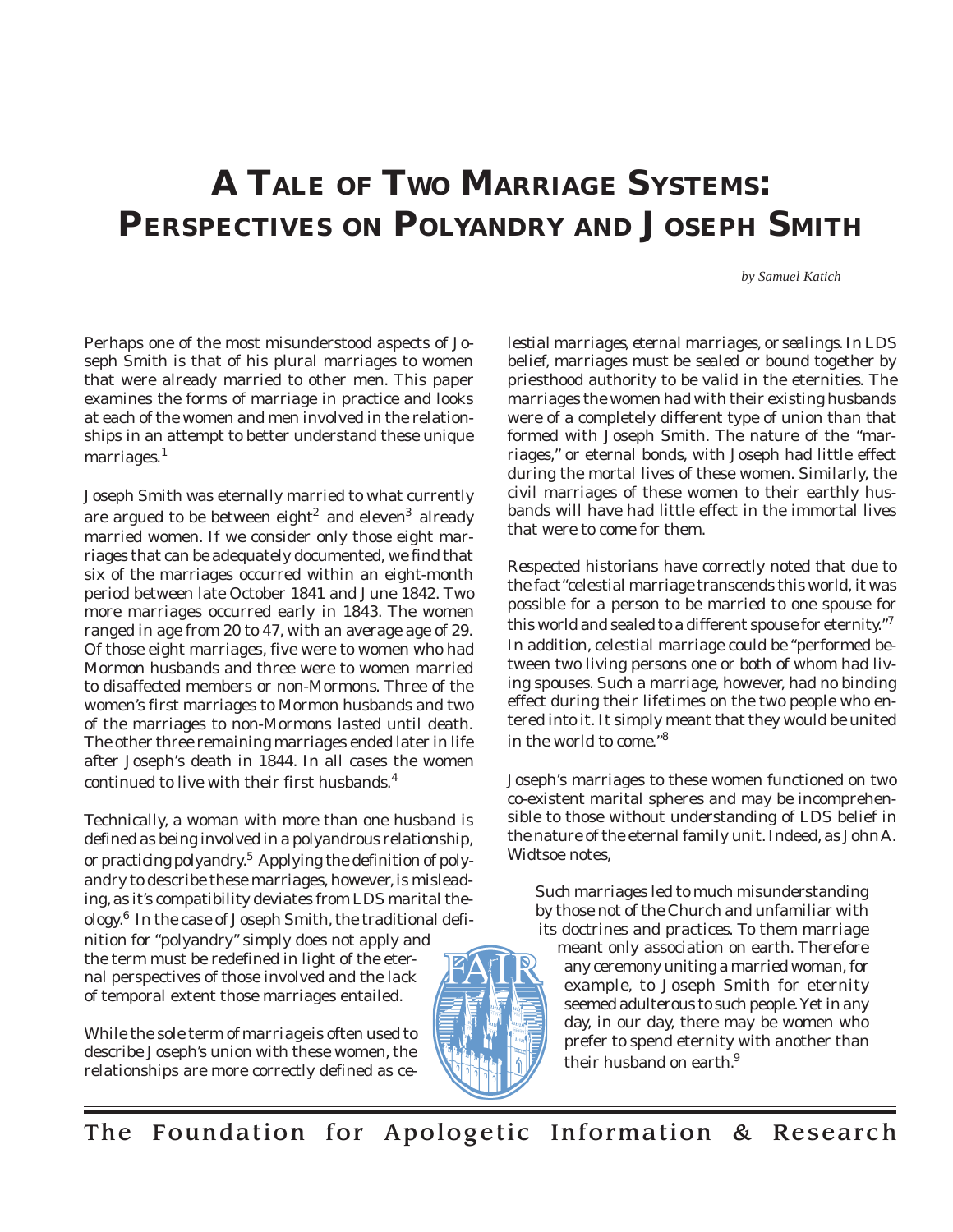Besides the sole underpinning commandment from God to practice plural marriage, each of Joseph's marriages had their own peculiar reasons and lessons to be learned. Important to note is the fact that Joseph did not specifically document the reasons, thus, the explorations of thought presented below are based on an interpretation that fits within the framework of LDS theology.

These unique types of marriage can be broken down into three groups in an attempt to lend understanding to this historical and theological issue:

- 1. *Marriage proposals that did not result in marriage.* These were done to prove and develop faith, a common thread found to some degree in all plural marriages.
- 2. *Marriages to women with disaffected or nonmember husbands.* These marriages are based on the doctrine of exaltation.
- 3. *Marriages to women with active LDS husbands.* These were also exaltation based with threads of proving and developing the faith of those involved. Included in these marriages, as well as in a number of Joseph's other marriages to single women, was a desire for extended families to be linked to Joseph, thus creating loose dynastic links between families.

# **NAUVOO'S EARLY PROVING GROUND OF FAITH**

The practice of this principle [plural marriage] would be the hardest trial the Saints would ever have to test their faith.<sup>10</sup> - Joseph Smith

In some cases, Joseph's request for other men's wives did not result in actual marriage. These cases are interesting to examine as a preface to studying those incidents where the requests resulted in actual marriage. This "test," as it has been called, was a method to prove individual willingness to submit to the Lord's will. It was a challenge to try, prove, and develop a people for the trials that were ahead of them. Heber C. Kimball is one such example found on this proving ground of faith. Heber's first introduction to the plural marriage system came when Joseph informed him that he wanted his wife for himself. Heber was devastated at such a request after all that he had already sacrificed. He fasted and prayed for three days after which he apparently received spiritual direction. He took his wife, Vilate, to Joseph and presented her. Joseph wept at their act of "faith, devotion, and obedience."11 It was never Joseph's intention to take Heber's wife. It was a trial that both had passed. Joseph then sealed Heber and Vilate to-

gether as eternal companions. John Taylor was another who faced this challenge and passed with the same results. After Taylor informed the prophet that he could have his wife, Joseph said that he did not want her, rather, he simply wanted to know where he stood.<sup>12</sup> Brigham Young was yet another who was willing to give his wife, but again was informed that it was only a test.<sup>13</sup>

Not all of those that Joseph approached were willing to submit themselves to this trial. In cases where Joseph approached the woman first, opposition was stiffly encountered. When Joseph approached Sarah M. Kimball, she did not accept Joseph's invitation to become his wife and her non-member husband, Hiram Kimball, at first learning of this incident spoke evil of Joseph. Yet, after what seems such an outrageous request, particularly from the perspective of a non-believer, we find Hiram later joining the Church and enlisting in missionary service. Sarah remained a faithful member of the Church her entire life.14

In another instance, this time with Sarah Pratt, Joseph was met with adamant opposition. Sarah apparently could not see past her earthly reasoning. Her husband, Orson Pratt, was excommunicated for five months after a confrontation with Joseph over the issue. Orson, however, went on after Joseph's death to be a husband of plural wives and became the chief apologist for plural marriage in the Church. Sarah went on to be one of Orson's plural wives for the next quarter of a century. She, however, later abandoned her faith in an 1868 antipolygamy jealous rage,<sup>15</sup> wherein she fled both Orson and the Church.

It was in these ways that Joseph's requests were an Abrahamic test of individual willingness to submit to the Lord's will.<sup>16</sup> Those that willingly submitted themselves at all costs were proven and strengthened in faith as well as received a much larger responsibility in terms of fulfilling the commandment to take plural wives. In 1854, Jedediah M. Grant gave insight into the reasons behind the challenging manner of proving the faith of certain Saints:

What would a man of God say, who felt aright, when Joseph asked him for his money? He would say, "Yes, and I wish I had more to help to build up the kingdom of God." Or if he came and said, "I want your wife?" "O yes," he would say, "here she is, there are plenty more."...I would ask you if Jehovah has not in all ages tried His people by the power of Lucifer and his associates; and on the other hand, has He not tried them and proved them by His Prophets? Did the Lord actually want Abraham to kill Isaac?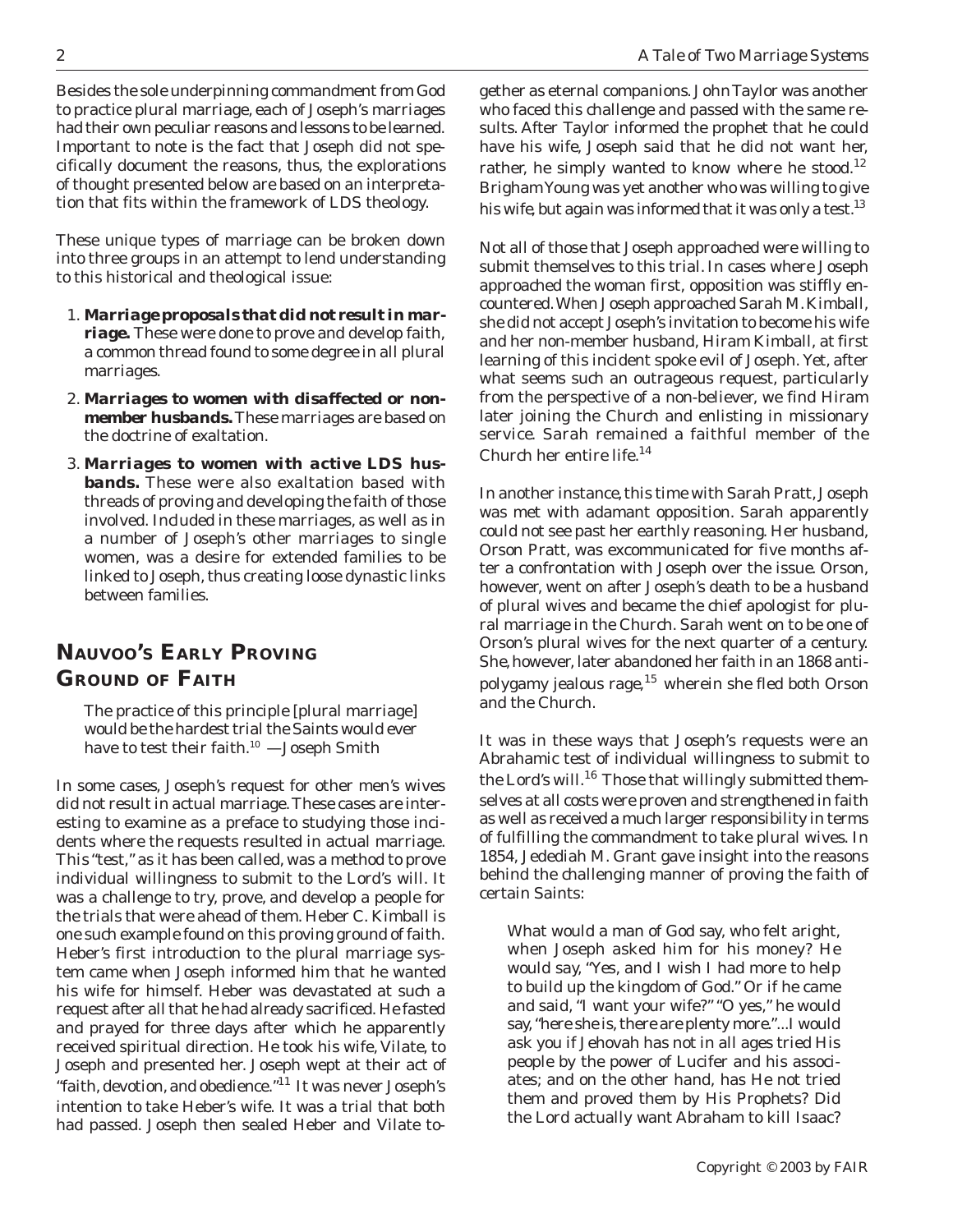Did the Prophet Joseph want every man's wife he asked for? He did not, but in that thing was the grand thread of the Priesthood developed. The grand object in view was to try the people of God, to see what was in them. If such a man of God should come to me and say, "I want your gold and silver, or your wives," I should say, "Here they are, I wish I had more to give you, take all I have got." A man who has got the Spirit of God, and the light of eternity in him, has no trouble about such matters. I am talking now of the present day. There was a time when we could be tried pretty severely upon these points, but I now could pick you out hundreds of men that cannot be tried in this way, but they will hand over every thing they possess. They understand the nature of such doctrines, and the object of such requirements. They know it is to prove the people, both men and women, and to develop what they will do. $17$ 

Joseph's inquiries into the souls of these men and women highlight principles of faith and loyalty as well as jealously and betrayal. They were made to prove and develop them as servants in the restored Church. They either went on to become stronger for the experience, or became faithless and departed from that which they once held as truth.

## **CO-EXISTENT MARRIAGES INVOLVING A NON-LDS SPOUSE**

You will clearly perceive from the revelation which God has given that you can never obtain a fulness of glory without being married to a righteous man for time and for all eternity. If you marry a man who receives not the gospel, you lay a foundation for sorrow in this world, besides losing the privilege of enjoying the society of a husband in eternity.18 —Orson Pratt

Three of Joseph's marriages were to women married to disaffected members or non-Mormons. The above quote from Orson Pratt demonstrates the importance of eternal marriage to achieving one's divine potential. Joseph's marriages to these women are best understood in this way through the LDS doctrine of exaltation, which, not to be confused with general salvation, is "salvation in the ultimate sense."19 Eternal marriage covenants made in the temple are essential to achieving exaltation, "the greatest of gifts and attainments possible."20 Exaltation "consists in the continuation of the family unit in eternity…those who obtain it gain an inheritance in the highest of three heavens within the celestial kingdom."<sup>21</sup> General salvation in contrast, as held in LDS belief, dictates that through the Atonement of Christ all may be saved by obedience to the laws and ordinances of the gospel.22 Everyone, sons of perdition excepted, "will receive varying degrees of glory in the afterlife."23

With the important view of exaltation in hand, we can take a brief glimpse at those women who, while married to another for their time on this earth, chose to be married to another for the eternities to follow.

#### *Mary Elizabeth Rollins Lightner*

Mary was married in 1835 to non-LDS husband Adam Lightner. Mary wrote: "The Prophet Joseph tried hard to get Mr. Lightner to go into the water, but he said he did not feel worthy, but would, some other time. Joseph said to me that he never would be baptized, unless it was a few moments before he died."<sup>24</sup> Adam was never baptized and Joseph went on to explain to Mary the importance of an eternal marriage to one who worthily held the priesthood.<sup>25</sup>

Mary explained that Joseph was "commanded to take me for a wife." She also wrote that Joseph said, "I was his, before I came here."<sup>26</sup> Similarly, Mary wrote that she had premonitory dreams for several years that she would become Joseph's wife. This appears to reveal a pre-mortal connection, which hinted at the eternities that the two were seemingly destined to share. When the time came that Joseph did offer eternal marriage to her, she was skeptical and did not accept his proposal at first. She said that she would not agree to it unless she received a personal witness of the truth from heaven. Joseph told her to seek after the witness and it would come, as he had been promised as much. She later received that witness for herself via a heavenly visitation and agreed to be sealed to Joseph.<sup>27</sup> Mary went on in February 1842, at age 23, to be an instance of Joseph taking a wife of another who could not offer that which was necessary for exaltation (i.e. celestial marriage).

Many years later she shed some cryptic light on her reasons for being sealed to Joseph. She wrote: "I could tell you why I stayed with Mr. Lightner. Things the leaders of the Church does not know anything about. I did just as Joseph told me to do, as he knew what troubles I would have to contend with."28 Later adding that she "could explain some things in regard to my living with Mr. L. after becoming the Wife of Another, which would throw light, on what now seems mysterious—and you would be perfectly satisfied with me."<sup>29</sup>

Mary never explained in any detail that which would satisfy modern minds and the light she could have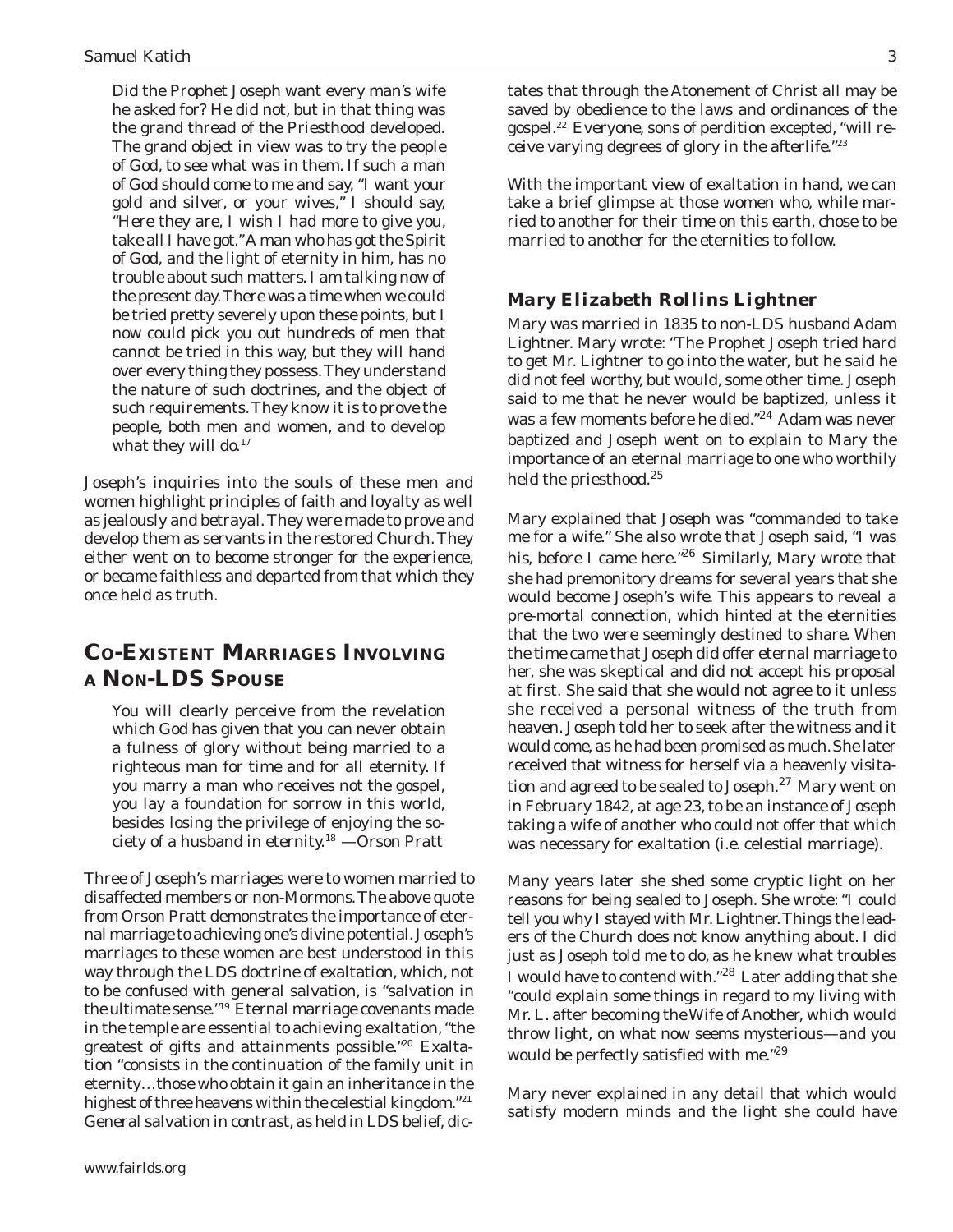thrown onto the subject left with her when she died in December 1913 at age 95, the last of Joseph's wives to pass from mortality.

#### *Presendia Lathrop Huntington Jacobs*

Presendia was married to Norman Buell in 1827 and had two children with him. The couple joined the Church in 1836 and by 1839 Norman had left the Church. She later wrote that after Norman departed the faith, "the Lord gave me strength to Stand alone & keep the faith amid heavy persecution."30 On December 11, 1841, Joseph Smith assumed the role that Norman would never be able to fulfill; that of allowing Presendia, then age 31, the chance to reach her divine potential through eternal marriage.

Emmeline Wells $^{31}$  wrote:

Joseph himself taught the principle of plural marriage to sister Presendia and her heart was humble, and her mind open to receive the revelations of heaven. She knew Joseph to be a man of God, and she had received many manifestations in proof of this, and consequently when he explained to her clearly the knowledge which he had obtained from the Lord, she accepted the sealing ordinance with Joseph as a sacred and holy confirmation.<sup>32</sup>

Presendia finally left Norman after Joseph's death. Heber C. Kimball married her for time only in 1846 and took responsibility for her earthly welfare. She served in the Kimball family as a midwife.<sup>33</sup> Late in Presendia's life, before dying in 1892, she wrote:

[I]n 1841 I entered into the New Everlasting Covenant—was sealed to Joseph Smith the Prophet and Seer, and to the best of my ability I have honored plural marriage, never speaking one word against the principle… Never in my life, in this kingdom, which is 44 years, have I doubted the truth of this great work.<sup>34</sup>

#### *Ruth Vose Sayers*

Ruth was married to Edward Sayers in 1841 and never had any children with him. Edward was friendly to the Saints and allowed Joseph to stay in the Sayer home at times.<sup>35</sup> Ruth married Joseph Smith in February 1843 at age 33. She was the last of Joseph's marriages that involved a non-LDS husband. Ruth remained married to Edward Sayers until his death. Edward never joined the Church and again Joseph had assumed a role that

would allow Ruth the possibility to achieve exaltation. For her, a marriage to Joseph may likely have seemed the only way to gain that hope.

While little is known about Ruth and Edward, Ruth's obituary tells a little about her and describes her faithfulness as a Latter-day Saint. It describes her as:

Tall and erect in figure, a countenance always beaming with human kindness, charitable to the poor and ever ready to comfort the disconsolate, she endeared herself to her associates. She was a woman of brilliant conversational powers and possessed a ready fund of valuable information… She was never tired of dwelling upon Gospel themes and the days of Joseph and Hyrum. She passed to her rest and joined those gone before whom she so reverenced in life; her record here was that of a brave and true Latter-day Saint.<sup>36</sup>

## *Reflections on Kindred Personalities*

Joseph did not select these three women at random nor did he marry every woman that was married to a nonmember. In each of these marriages Joseph had a unique connection with the women. These marriages reconnected and linked kindred<sup>37</sup> to each other. The interaction of these kindred personalities stirred the bond of similarity and familiarity to their common origin in the antecedent life.

If we look at these three marriages in particular, we find Joseph coming to know Mary Elizabeth Rollins Lightner through stories of her great desire for the Book of Mormon. He wanted to meet this person who had such a thirst for truth. At meeting her, he gave her the Book of Mormon as a gift and gave her a great blessing.<sup>38</sup> Some years later he was commanded to take her for a wife. He put that commandment off for nearly eight years before fulfilling it in 1842.

In the case of Presendia Lathrop Huntington Jacobs, Joseph shared with her the commonality of an enlightened mind with great spiritual powers and awareness.<sup>39</sup> When Joseph was in jail, Presendia came to him as a friend and brought him dinner. This incident left a lasting impression with him. He was inspired to teach her the principle of plural marriage and offered her the chance at exaltation that she would not find with her husband at the time.<sup>40</sup>

In the Ruth Vose Sayers marriage, we see Joseph sick and evading captors when he finds refuge in the Sayer home. He was kept safe there and comforted for his ill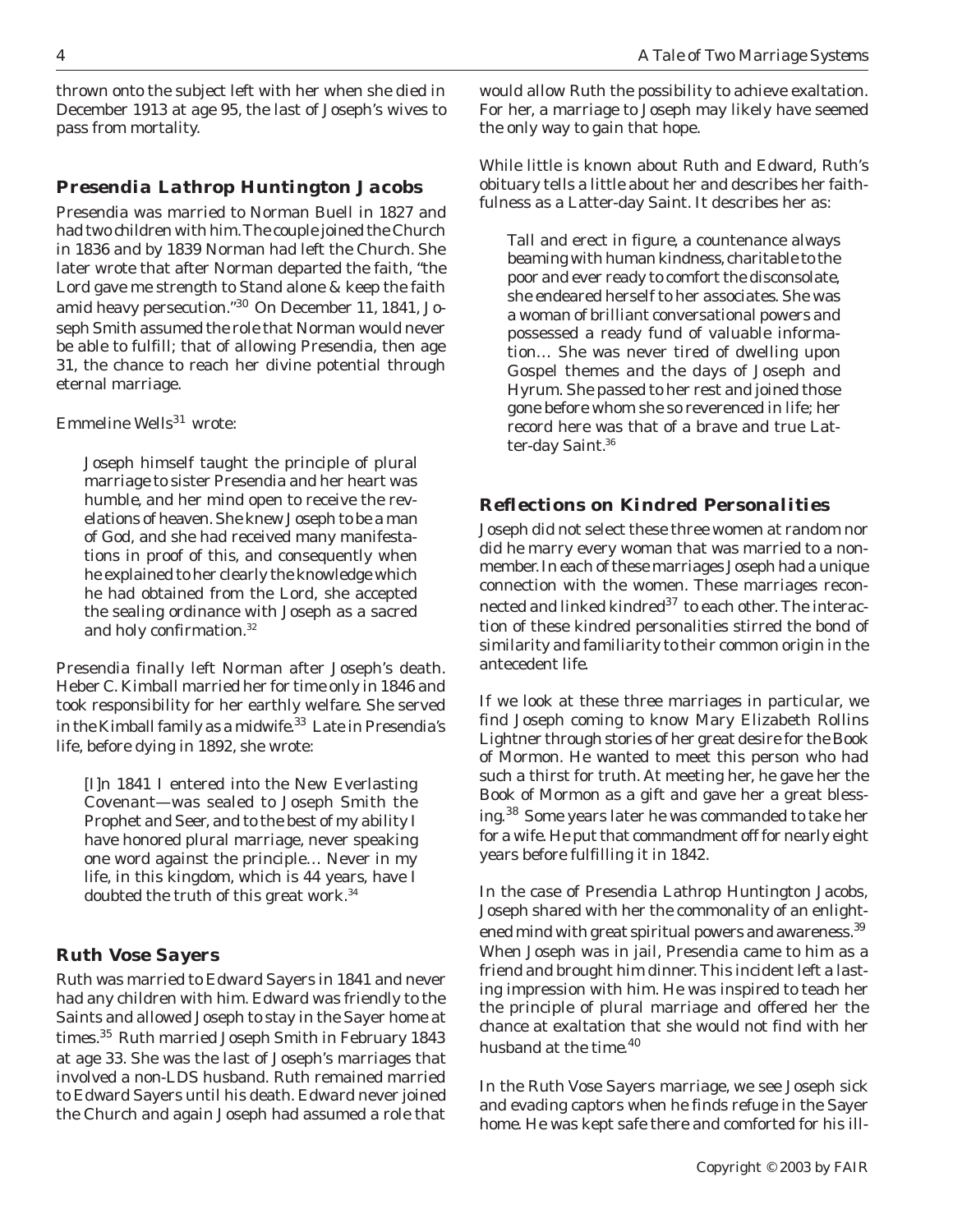ness. It was during this time he came to know the Sayers best and ultimately received the inspiration to offer Ruth that which she would not find in Edward, a chance at exaltation.<sup>41</sup>

In all three cases, Joseph had an experience with each of these women that left a lasting impression with him which turned into spiritual inspiration. It was his association with them in a spirit of kindred awareness that served to form eternal bonds that could not be had in their spiritually mismatched marriages.

It should be remembered that all things in the Church are not revealed at once. Instruction is given line upon line, as the Church is ready and able to receive it. During this time, the reasoning behind these sealings may well have been that for a woman to wait until death and then be proxy sealed to one who would not accept the gospel in this life, put too great of a risk on the exaltation of that woman in the eternity to follow. At the time, Joseph seemed to be the best assurance towards meeting that ultimate eternal goal. This uncertainty about whether the dead would accept the gospel or not was later overcome through revelation and by the end of the nineteenth century, family links were being forged between those living who had accepted the gospel and those who had died without the gospel. $42$ 

## **PERSPECTIVES ON MARITAL CO-EXIST-ENCE IN AN LDS SETTING**

Joseph's sealings to women that were married for timeonly to active LDS men make up the final component in gaining some understanding for these types of unions. It is perhaps the five marriages in this category that may seem most perplexing on the surface, yet each marriage provides some glimpse into the circumstances and possible reasoning behind the unions.

## *Zina Diantha Huntington Jacobs*

Zina was married to LDS member Henry B. Jacobs. When Joseph told Henry that "the Lord had made it known to him that [Zina] was to be his Celestial wife," his response was that of obedience and faith, believing that "the wisdom of God's authorities" did not have to "bend to the reasoning of any man."43 Zina wrote of her feelings in learning of celestial marriage:

When I heard that God had revealed the law of celestial marriage that we would have the privilege of associating in family relationships in the worlds to come. I searched the scripture and by humble prayer to my Heavenly Father I ob-

tained a testimony for myself that God had required that order to be established in this church. I made a greater sacrifice than to give my life for I never anticipated again to be looked upon as an honorable woman by those I dearly loved but could I compromise conscience lay aside the sure testimony of the spirit of God for the Glory of this world after having been baptized by one having authority and covenanting at the waters edge to live the life of a saint.<sup>44</sup>

Zina came one step closer to realizing her divine potential when she, at the age of 20, became the eternal marital companion of Joseph on October 27, 1841. She was one of the first instances of this type of marriage. Henry stood as an official witness when Zina was later resealed to Joseph in 1846, with Brigham Young standing as proxy. Similar to Joseph's marriage to Zina's sister, Presendia, where Heber C. Kimball assumed matters of temporal welfare after Joseph's death, so it also was in this case with Brigham Young assuming the role of time-only caretaker as he was sealed to Zina for time only in this same ceremony. Henry, while undoubtedly heart broken, went on to faithfully serve in the Church despite what seems impossible circumstances from a detached modern-day perspective.<sup>45</sup>

Zina went on to be an advocate of plural marriage and stated in an address at a women's conference that, "The principle of plural marriage is honorable. It is a principle of the Gods, it is heaven born. God revealed it to us as a saving principle; we have accepted it as such, and we know it is of him for the fruits of it are holy."46 Henry's example, not to be lost among the heart-wrenching details, demonstrates lessons of obedience and tremendous faith in men he believed to be true prophets. Zina's testimony of the principles and practice behind plural marriage, amidst what are seemingly unbearable circumstances from a perspective far removed from the period, present a picture of sacrifice that ultimately resulted in an increase of faith and ultimate eternal blessings. She later wrote: "my mind is as ever the same and I change not my faith in the gospel is the same…Joseph is our Prophet still the great High Priest ordained of God and sent forth to give us light."<sup>47</sup>

#### *Sylvia Porter Sessions Lyon*

Sylvia was married to LDS member Windsor Lyon in 1838. Windsor spent some time out of Church fellowship during his marriage to Sylvia. It was during the period leading up to this, on February 8, 1842, that Joseph again stepped in to ensure a marriage that would be valid in the eternities. Sylvia, at age 23, was offered by Joseph the potential for exaltation. With Windsor's permission, Sylvia was later re-sealed by proxy to Jo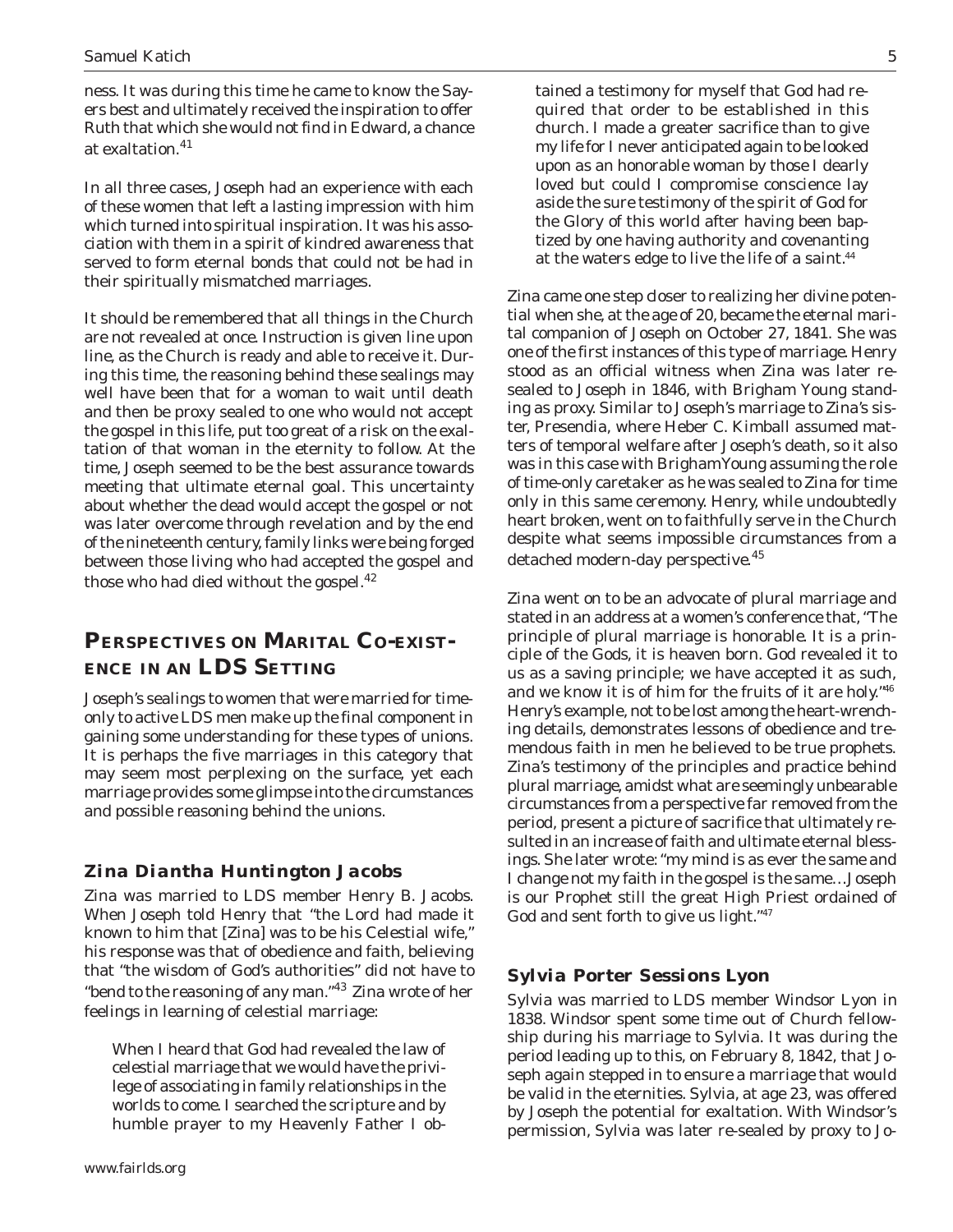seph for eternity on January 26, 1846. She married Heber C. Kimball for time only during this same ceremony. A year later, she and Heber parted and she married Ezekiel Clark (non-LDS) in 1850, but later, it is believed, returned to Heber in 1854.48

Windsor's wavering in the faith and Sylvia's mismatched marital instability likely could be that which was foreseen by Joseph when offering Sylvia a chance at exaltation with him in the eternities.

Joseph's marriage to Sylvia has been argued to be the sole marriage that included intimate relations $49$  in these types of unions. Subsequently, some have concluded that all of these marriages (whether there were eight, eleven, or some other number) must then have an intimate dimension to them. While this may or may not be the case, with one possible exception, there is simply no evidence to support an intimate dimension in these eight marriages. Josephine Fisher, Sylvia's daughter, reportedly stated that her mother had told her that she was the daughter of Joseph Smith. Josephine states that when her mother was near death, "She then told me that I was the daughter of the Prophet Joseph Smith, she having been sealed to the Prophet at the time that her husband Mr. Lyon was out of fellowship with the Church."<sup>50</sup> This instance however, has been disputed by historians as to whether the reference was to a daughter in a biological respect or in an eternal spiritual sense.

The plausibility of this argument comes from the fact that women sealed to men, other than their earthly husbands, also had their children sealed to the new eternal husband. While the details are not known in these particular cases, they are known to have occurred over the period that immediately followed under Brigham Young, and as the doctrine was in place during Joseph's time, it is reasonable to conclude that similar practices may have taken place then as well.<sup>51</sup>

Josephine's belief, that she was linked biologically to Joseph, has been the basis for historical interpretation of the event. However, the fact the Sylvia's husband was not out of fellowship, until several more months after she was married to Joseph, introduces error into the conversation at the outset. Kathryn Daynes notes that the story is:

second-hand evidence based on what Fisher thought she heard from her mother. More problematic is whether there is a discrepancy between what Fisher understood and what her mother meant. That is, did Fisher interpret her mother's remarks to mean that she was the biological daughter of Joseph Smith and thus state that with more certitude than was warranted, when in fact her mother meant only that in the hereafter Fisher would belong to Joseph Smith's family through Session's sealing to him? Because Sessions was on her deathbed, when one's thoughts naturally turn to the hereafter, the latter is a reasonable explanation.<sup>52</sup>

This argument highlights the many unknowns and speculations surrounding the plural marriages. Daynes correctly notes that, "even seemingly straightforward statements about Nauvoo plural marriages are often problematic and can reasonably support more than one interpretation."53

Either way, if Sylvia meant with certainty that Joseph was the biological father, she obviously would have to have been restricting her relationship to Joseph and not her spiritually disadvantaged first husband. It is nonetheless clear that even in such a situation as this, there is a faulty application of the definition of polyandry (based on an interpretation founded in non-eternally based marriages), as Sylvia limited herself to the companionship of one mate.

Whichever interpretation plays out to be correct, the outcome is irrelevant. While it may seem more understandable, if not palatable, for some to comprehend these marriages without this dimension, the fact remains that such marriages did not prohibit its occurrence. Indeed, one important aspect of plural marriage was to bring forth and raise up those noble spirits, reserved for this dispensation, unto Christ. This was not simply a mechanical process of randomly replicating humans. It was to be done via select parentage that could place those spirits in an environment that would develop their divine potential. In this respect, barriers to marriage were removed for Joseph.

[Joseph] believed he had been given powers that transcended civil law. Claiming sole responsibility for binding and unbinding marriages on earth and in heaven, he did not consider it necessary to obtain civil marriage licenses or divorce decrees. Whenever he deemed it appropriate he could release a woman from her earthly marriage and seal her to himself or to another with no stigma of adultery.<sup>54</sup>

If there was an intimate dimension in every one of these particular marriages, it is ultimately a matter of no consequence as he "could not commit adultery with wives who belonged to him."55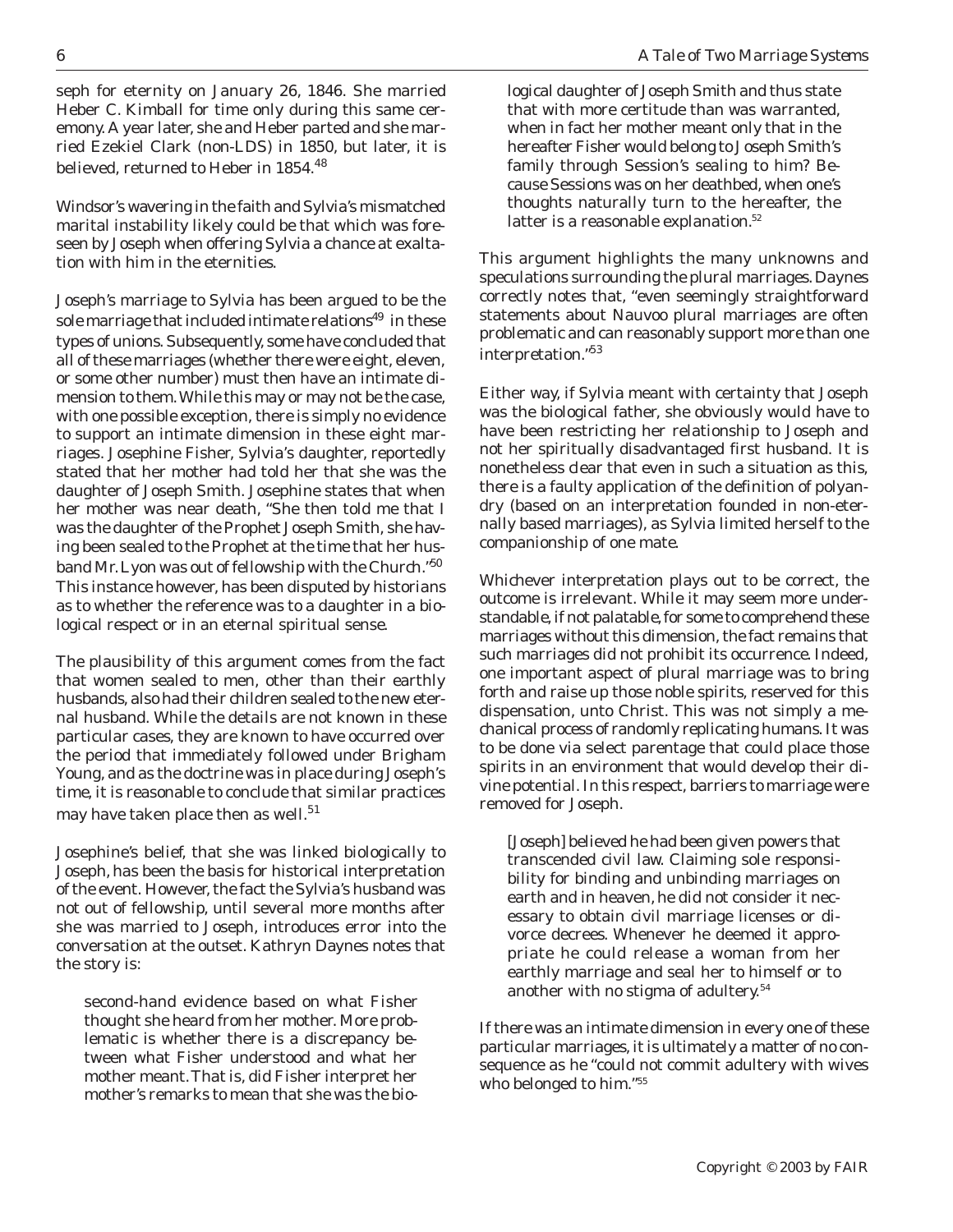#### *Patty Bartlett Sessions*

Patty had been a wife to David Sessions since 1812. She married Joseph Smith on March 9, 1842, at age 47, a month after he married her daughter, Sylvia, who was present at the sealing.<sup>56</sup> Patty found both happiness and sorrow in plural marriage. She related her feelings on David's time spent with another wife: "I feel very bad…he took [Harriet] to the farm with him [and] leaves me here alone."57 Another plural marriage of David to Rosilla Cowans caused an estrangement in the marriage due to Rosilla's demands for David's attention. It was at this time that she reflected on the happier time of being sealed to Joseph Smith in the Nauvoo temple, which connected her to a "more agreeable set of sister wives."58 After David's death, she was married for time only to John Parry.

It should be remembered that marriages often times involve partners that are not equal in their commitment, which creates an unequally yoked union. This may have been the case in this marriage, as well as many others, when Joseph stepped in to ensure that eternal hope.

#### *Marinda Nancy Johnson Hyde*

Marinda was a wife to Orson Hyde. Joseph stayed in Marinda's childhood home for some time when she was younger. When Marinda first met Joseph she thought him to be a "ridiculous fake"<sup>59</sup> but later came to believe him as a prophet and had no doubts thereafter. It was at the Johnson home that the infamous beating, tarring, and feathering of Joseph took place. Marinda wrote of Joseph at this time: "Here I feel like bearing my testimony that during the whole year that Joseph was an inmate of my father's house I never saw aught in his daily life or conversation to make me doubt his divine mission."<sup>60</sup>

Marinda married Orson Hyde in 1834 and by 1835 he was disfellowshipped. He was excommunicated four years later for a period of six months, after which time he was reinstated to his previous position in the Church, although silenced for a season. In 1843 he was rebuked by Joseph Smith for aspiring and told that he would not be exalted.<sup>61</sup>

Due to Orson's checkered Church record and Joseph's rebuke of him, Joseph may have felt Marinda would have a better chance at exaltation without a connection to Orson in the next life. With that, Joseph Smith married Marinda, age 27, in April 1842. When it came time to reconfirm the ordinance in the Nauvoo temple in 1846, however, she was sealed to Orson instead of Joseph.<sup>62</sup>

After 34 years of marriage she divorced Orson in 1870. She may have had enough of Orson devoting too much time to other wives and may have been satisfied that her first sealing to Joseph in 1842 was sufficient for her exaltation and no longer felt a need to stay with Orson.<sup>63</sup>

#### *Elvira Annie Cowles Holmes*

Elvira lived in the Smith home as a maid and nanny. She was a trusted friend of Emma Smith, who later selected her as a treasurer in the Relief Society. It was here that she met and married Jonathan Holmes, an old friend of Joseph's who came to work for him.<sup>64</sup> She was married six months later, on June 1, 1843, to Joseph Smith. Jonathan was Joseph's bodyguard, carried his coffin after the martyrdom, and was much "beloved by the prophet."65 Jonathan Holmes stood as proxy for Joseph Smith as his wife was later re-sealed to Joseph for eternity.<sup>66</sup> During this same ceremony, Jonathan was eternally sealed to his deceased first wife, with Elvira standing as proxy for her. Jonathan is an example of one who was loyal, true, and faithful.

## **DYNASTIC DIMENSIONS**

In several of Joseph's marriages there existed a desire by those close to him to somehow be eternally connected to him. These dynastic desires were important to the families of the wives as it connected them to the most prominent earthly figure in the restoration. They also believed a linkage to Joseph rewarded them with eternal blessings. This is particularly evident in cases where marriages took place between women at opposite ends of the age spectrum wherein the ceremonies served no other purpose than that of connecting families.<sup>67</sup>

A brief survey of these marriages finds Presendia's brother, Dimick, who married her to Joseph, being asked by the prophet what he wished for. In reply, Dimick's simple desire was for he and his family to be eternally together with Joseph and his family. Through this marriage, as well as Zina's (which was also performed by Dimick) an eternal bond was forged between the two families, thus creating a dynastic link. $68$ 

In the case of Elvira Holmes, she was on her deathbed and her husband, Jonathan, asked what she would report to Joseph about him. She told him: "Only the best report. You have always been a kind and devoted husband and father."69 Elvira's marriage served as a way to meet Jonathan's probable desire to be eternally connected to his good friend, the prophet, as was the case with another of Joseph's bodyguards, Cornelius Lott.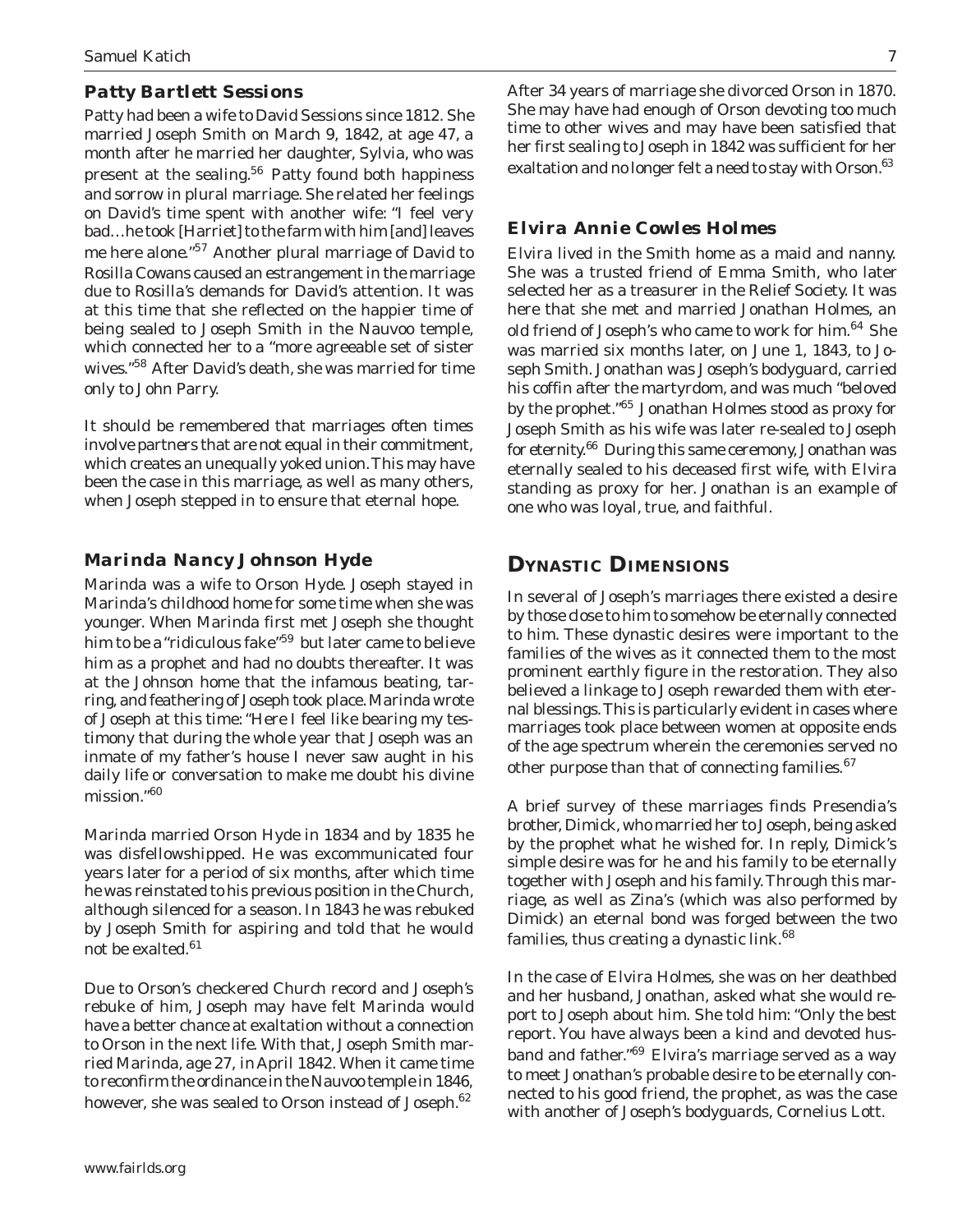Finally, as Sylvia Sessions witnessed her mother, Patty, and Joseph's sealing ceremony, she saw before her an eternal connection that forged an additional link between families. Patty's sealing, similar to the marriages to several other older women, was merely forged in the interest of furthering the dynastic hopes of a spiritually growing generation. This marriage demonstrates a strengthening bond of unity within the church through a network that created dynastic links through Patty's family. Joseph's marriage to both Sylvia and Patty offered the eternal hope of a family reconnected in the life to come.

## **CONCLUSION**

If one wonders how these women and men came to such an apparently impossible decision as to become sealed to Joseph or allow one's wife to be sealed, the answer is found in personal revelation. A consistent pattern in Joseph's plural marriages was that he extended invitations for those selected women (and their LDS husbands inasmuch as they apparently consented to the marriages) to inquire of the Lord and ascertain the truthfulness of the principle they were about to engage in for themselves. This encouragement to seek after their own spiritual witness extends from married women, to single women and their families, as well as to Church leaders who were commanded to engage in plural marriage.<sup>70</sup>

Plural marriage built within the early Saints a tried sense of loyalty, dedication, obedience, and both developed and demonstrated deep faith.<sup>71</sup> Ultimately, while attempts can be made to piece together some understanding of these types of marriages in early Nauvoo, the fact that plural marriage was initially a closely guarded sacred rite that few knew anything about

…led to many tales and rumors of seduction and adultery, which stirred up anti-Mormon sentiments, disturbed many faithful Mormons who had not been taught the doctrine, and embittered many in and out of the church against Joseph Smith. These tales, rumors, misrepresentations, charges, countercharges, denunciations, unauthorized acts by some Mormons, and denials became and have remained the stockin-trade of many sensation-seeking writers.<sup>72</sup>

Historian Glen M. Leonard presents an appropriate conclusion to this topic, stating that these instances of Joseph's sealings "ensured the woman a marriage that would be valid in the resurrection no matter what became of her temporary, civil agreement. For some, it may have seemed the only way to gain that sacred prom $i$ se."73

## **NOTES**

1 The views expressed in this paper are solely mine. They do not represent the official teachings or views of the Church of Jesus Christ of Latter-day Saints on this subject. I recognize Richard Lloyd Anderson and Scott H. Faulring's remarks on this subject. Namely, that we do not have explanations from Joseph Smith on each of his plural marriages, and as such, we should withhold judgment until such a time that we do have that information. That said, this paper reflects a faithful and sensible attempt towards understanding and interpreting the subject based on available information. While I cite authors Todd Compton and Richard Van Wagoner for the historical data they have compiled, this paper does not necessarily reflect, consider, or agree with their speculative opinions on the subject. This article is subject to revision as more information becomes available.

2 Richard Lloyd Anderson and Scott H. Faulring, "Compton: In Sacred Loneliness," *FARMS Review of Books* 10:2 (1998), 73–81.

3 Todd M. Compton, *In Sacred Loneliness: The Plural Wives of Joseph Smith* (Salt Lake City: Signature Books, 1997), 15.

4 Marital dates and many portions of the biographies are compiled from Compton, *In Sacred Loneliness.*

5 *Polyandry* is defined as having more than one husband or mate at a time. *Polygamy,* in comparison, is defined as a marriage in which a spouse of either sex may have more than one mate at the same time. There is also *polygyny,* which is defined as having more than one wife or female mate at one time.

6 Kathryn M. Daynes, *More Wives than One: Transformation of the Mormon Marriage System, 1840–1910* (Urbana, Illinois: University of Illinois Press, 2001), 81.

7 Ibid., 79.

8 Stanley B. Kimball, *Heber C. Kimball: Mormon Patriarch and Pioneer* (Urbana, Illinois: University of Illinois Press, 1986), 93–94.

9 John A. Widtsoe, *Joseph Smith—Seeker after Truth, Prophet of God* (Salt Lake City: Bookcraft, 1951), 239.

10 Hyrum L. Andrus, *Doctrines of the Kingdom* (Salt Lake City: Bookcraft, 1973), 471–472. When first hearing of the principle of plural marriage, several of Joseph's close associates echoed his statement on the difficulty of the trial. Brigham Young said that "it was the first time in my life that I had desired the grave, and I could hardly get over it for a long time. And when I saw a funeral, I felt to envy the corpse its situation, and to regret that I was not in the coffin, knowing the toil and labor that my body would have to undergo." John Taylor said, "it was one of the greatest crosses that ever was taken up by any set of men since the world stood." Heber C. Kimball said at the command to take another wife that "if it had been his death sentence he could not have felt worse."

11 Kimball, *Heber C. Kimball,* 93.

12 Richard S. Van Wagoner, *Mormon Polygamy: A History* (Salt Lake City: Signature Books, 1989), 41.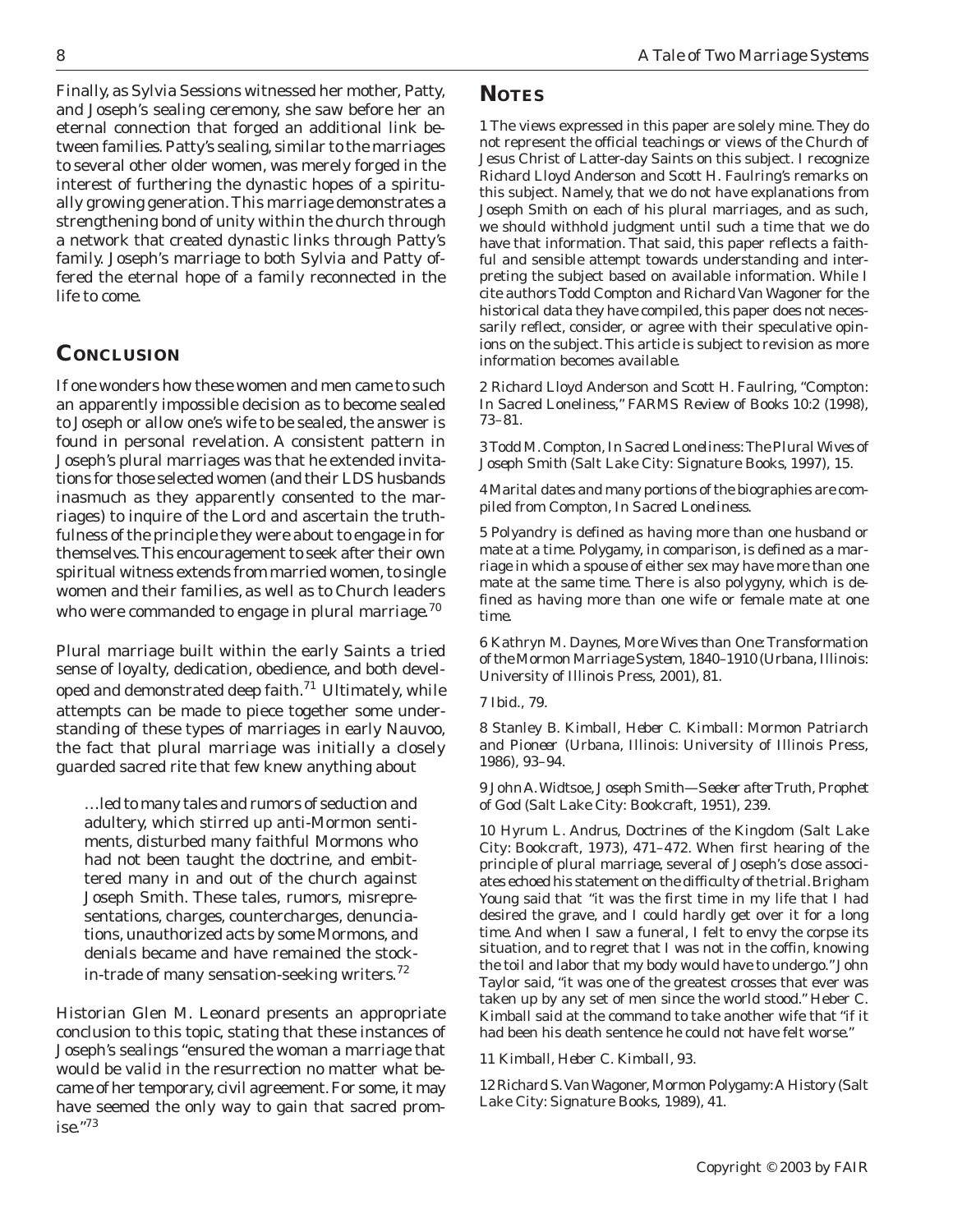13 D. Michael Quinn, *The Mormon Hierarchy: Origins of Power* (Signature Books, Salt Lake City 1994), 588.

14 Van Wagoner, *Mormon Polygamy,* 43–44.

15 Richard S. Van Wagoner, "Mormon Polyandry in Nauvoo," *Dialogue: A Journal of Mormon Thought* 18:3 (Fall 1985), 76; George D. Smith, "Nauvoo Roots of Mormon Polygamy, 1841– 46: A Preliminary Demographic Report," *Dialogue: A Journal of Mormon Thought* 27:1 (Spring 1994), 25; Van Wagoner, *Mormon Polygamy,* 29–36, 98–100.

Even though Joseph Smith and 380 elders set out to disabuse the public mind from apostate John C. Bennett's slanderous writings over 150 years ago, his legacy lives on as Van Wagoner dedicates a disproportionate amount of ink to his stories about Smith and Pratt. While Van Wagoner is quick to blame Joseph for Sarah's lack of conversion to polygamy, even though she was in a polygamous marriage for some 25 years, the fact remains that she became jealous over her husband's plans to equalize time spent with his wives. That coupled with the fact that his wives were younger and likely more attractive, put too much strain on Sarah and she exploded in a jealous fit and left him and the Church. It is unlikely she would have tolerated plural marriage for a quarter of a century if she did not have a testimony at one time of both Joseph Smith and the Church.

16 Glen M. Leonard, *Nauvoo: A Place of Peace, a People of Promise* (Salt Lake City: Deseret Book Company, 2002), 349.

17 Jedediah M. Grant, "The Power of God and the Power of Satan," *Journal of Discourses,* reported by G.D. Watt 19 February 1854, Vol. 2 (London: Latter-Day Saint's Book Depot, 1855), 14.

18 Orson Pratt, *The Seer* 1:9 (1853), 140.

19 Doctrine and Covenants 132:17; Margaret McConkie Pope, "Exaltation," *Encyclopedia of Mormonism,* edited by Daniel H. Ludlow (New York: Macmillan Publishing Company, 1992), 2:479.

20 Margaret McConkie Pope, "Exaltation," *Encyclopedia of Mormonism,* edited by Daniel H. Ludlow (New York: Macmillan Publishing Company, 1992), 2:479.

21 Bruce R. McConkie, Mormon Doctrine, Second Edition (Salt Lake City: Bookcraft, 1966), 257; See Doctrine and Covenants 131:1-4.

22 Third Article of Faith.

23 Margaret McConkie Pope, "Exaltation," *Encyclopedia of Mormonism,* edited by Daniel H. Ludlow (New York: Macmillan Publishing Company, 1992), 2:479.

24 "Mary Elizabeth Rollins Lightner," *Utah Genealogical and Historical Magazine* 17 (July 1926) 202–203; Compton, *In Sacred Loneliness,* 213.

25 Jeffery Ogden Johnson, "Determining and Defining 'Wife': The Brigham Young Households," *Dialogue: A Journal of Mormon Thought* 20:3 (Fall 1987), 64.

26 Compton, *In Sacred Loneliness,* 212.

27 Ibid.

28 Van Wagoner, *Mormon Polygamy,* 43; Compton, *In Sacred Loneliness,* 213.

29 Van Wagoner, *Mormon Polygamy,* 43; Van Wagoner, "Mormon Polyandry in Nauvoo," 77.

30 Van Wagoner, "Mormon Polyandry in Nauvoo," 78; Richard S. Van Wagoner, "Joseph and Marriage," *Sunstone* 10:9 (January 86), 32.

31 Emmilene Wells was called as the Church's fifth Relief Society president in 1910. She was the last such person called that experienced Nauvoo and Joseph Smith firsthand. For a biographical sketch of her, see Carol Cornwall Madsen, "Emmeline B. Wells: A Fine Soul Who Served," *Ensign* 33:7 (July 2003), 16–23.

32 Compton, *In Sacred Loneliness,* 122.

33 Kimball, *Heber C. Kimball,* 310; Compton, *In Sacred Loneliness,* 114, 130.

34 Smith, "Nauvoo Roots of Mormon Polygamy," 21; Compton, *In Sacred Loneliness,* 122.

35 Compton, *In Sacred Loneliness,* 383.

36 Ibid., 386.

37 Avoiding any doctrinal overtones, I speak of *kindred* in a strict sense of the definition. Compton's exploration of a "kindred spirit doctrine" has been argued against by Danel Bachman in his review of Compton's material on this subject. See Danel W. Bachman, "Prologue to the Study of Joseph Smith's Marital Theology, 'Compton: In Sacred Loneliness'," *FARMS Review of Books* 10:2 (1998), 126–134.

38 Compton, *In Sacred Loneliness,* 207.

39 Ibid., 114–118.

40 Ibid., 119–120.

41 Ibid., 383.

42 Gordon Irving, "The Law of Adoption: One Phase of the Development of the Mormon Concept of Salvation, 1830–1900," *BYU Studies* 14:3– (Spring 1974), 291–314. Irving notes that the Church, as established in 1830, "was hardly a finished product. Although the new faith possessed distinctive characteristics, many significant aspects of Mormon thought and practice were revealed and developed in the years that followed" (p. 291). He notes the concern at the time that women "risked their exaltation by being sealed to those who might not accept the gospel" (p. 306).

43 Van Wagoner, "Mormon Polyandry in Nauvoo," 78–79; Van Wagoner, *Mormon Polygamy,* 44; Compton, *In Sacred Loneliness,* 81.

44 Compton, *In Sacred Loneliness,* 81. Spelling and partial grammar standardized.

45 Van Wagoner, *Mormon Polygamy,* 44-45.

46 Richard S. Van Wagoner and Steven C. Walker, *A Book of Mormons* (Salt Lake City: Signature Books, 1982), 417.

47 Compton, *In Sacred Loneliness,* 99. Spelling standardized.

48 Kimball, *Heber C. Kimball,* 313.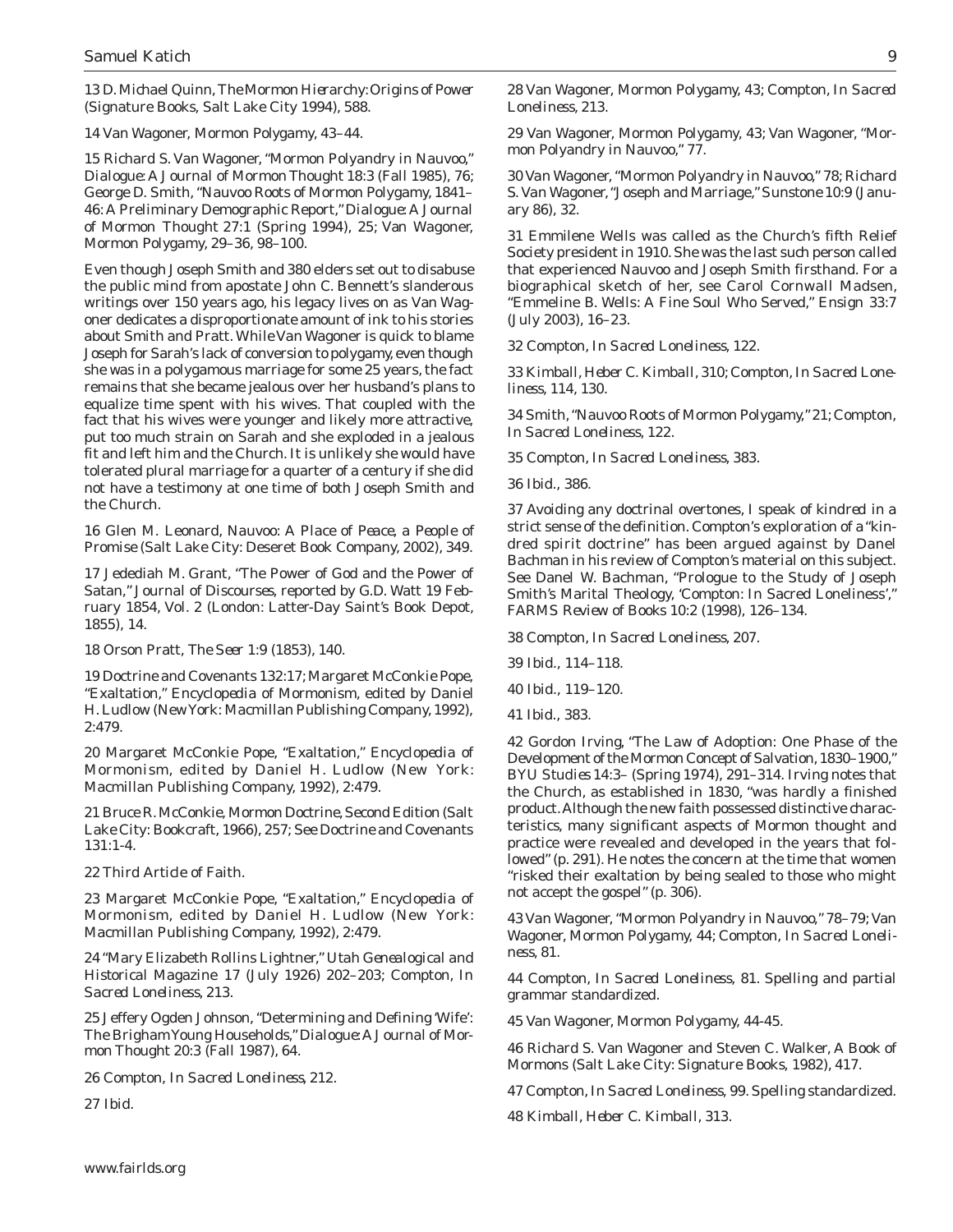49 Compton, *In Sacred Loneliness,* 183.

50 Ibid.; See Daynes, *More Wives than One,* 29–30; Anderson and Faulring, "Compton: In Sacred Loneliness," 83, 100.

51 Irving, "The Law of Adoption," 306.

52 Daynes, *More Wives than One,* 30.

53 Ibid., 30–31; Compare Anderson and Faulring, "Compton: In Sacred Loneliness," 81–84.

54 Van Wagoner, *Mormon Polygamy,* 42.

55 Daynes, *More Wives than One,* 33.

56 Compton, *In Sacred Loneliness,* 179.

57 Smith, "Nauvoo Roots of Mormon Polygamy," 24.

58 Maureen Ursenbach Beecher and Lavina Fielding Anderson, *Sisters in Spirit: Mormon Women in Historical and Cultural Perspective* (Urbana, Illinois: University of Illinois Press, 1987), 163.

59 Compton, *In Sacred Loneliness,* 228.

60 Ibid., 231.

61 Quinn, *The Mormon Hierarchy: Origins of Power,* 554; Van Wagoner and Walker, *A Book of Mormons,* 127.

62 Compton, *In Sacred Loneliness,* 243.

63 Ibid.

64 Ibid., 546.

65 Ibid.

66 Ibid., 548.

67 For example, Heber C. Kimball wanted a connection with Joseph. His daughter, Helen Mar Kimball, wrote: "My father...taught me the principle of Celestial marrage, & having a great desire to be connected with the Prophet, Joseph, he offered me to him; this I afterwards learned from the Prophet's own mouth...my father introduced to me this principle & asked me if I would be sealed to Joseph." [Helen Mar Whitney, *A Woman's View: Helen Mar Whitney's Reminiscences of Early Church History* (Provo, Utah: BYU Religious Studies Center, 1999), 482–487.]

See also marriages of older wives Fanny Young Murray (Compton, *In Sacred Loneliness,* 609) and Rhoda Richards (Compton, *In Sacred Loneliness,* 558), sisters of apostles Brigham Young and Willard Richards. The spiritual honor of Fanny Alger, Sarah Ann Whitney, and Flora Ann Woodward's parents for having their daughters married to the prophet (Compton, *In Sacred Loneliness,* 33, 342, 347–348, 388). The marriage of Melissa Lott, which connected another of Joseph's bodyguards, Cornelius Lott, to him (Compton, *In Sacred Loneliness,* 595–596).

Quinn also pastes together a chain of Joseph's relations to other families at the time such as 1st through 6th cousins to a number of individuals as well as becoming the son-in-law and brother-in-law to many of those in the Church (Quinn, *The Mormon Hierarchy: Origins of Power,* 588).

Daynes also refers to the loose dynastic links created during this period. See Daynes, *More Wives than One,* 28.

#### 68 Compton, *In Sacred Loneliness,* 123.

69 Ibid., 556.

70 Hyrum L. Andrus, *Doctrines of the Kingdom,* 475–480. For example, when Joseph told Lucy Walker that he had been commanded to take her for a wife, he told her "If you pray sincerely for light and understanding you shall receive a testimony of the correctness of this principle." Doing as Joseph directed, she inquired of God and then she states, "I received from Him a powerful and irresistible testimony of the truthfulness and divinity of plural marriage, which testimony has abided me ever since."

Other examples include Hyrum Smith, who fought the principle of plural marriage "until the Lord showed him it was true." Parley P. Pratt's wife, who fought against plural marriage until "the Lord had shown her that it was all right." Also, Bishop Newel K. Whitney, who questioned the prophet's revealed doctrines very carefully, was told by Joseph "to go and inquire of the Lord concerning it, and he should receive a testimony for himself." Newel, being skeptical of the doctrine, did as the prophet directed and the power and glory of God was revealed to him. He never doubted the principle thereafter. He then "willingly gave Joseph Smith their daughter, Sarah Ann, as a plural wife."

71 B.H. Roberts, "The Truth, The Way, The Life: An Elementary Treatise on Theology," *BYU Studies* (1991), 557. Roberts provides a concise and basic understanding on what was involved and expected in the practice of plural marriage:

"The Saints did not accept into their faith and practice the plural-wife system with the idea that it increased the comfort, or added to the ease of anyone. From the first it was known to involve sacrifice, to make a large demand upon the faith, patience, hope and charity of all who should attempt to carry out its requirements. Its introduction was not a call to ease or pleasure, but to religious duty; it was not an invitation to self-indulgence, but to self-conquest; its purpose was not earthhappiness, but earth-life discipline, undertaken in the interest of special advantages for succeeding generations of men." "It was indeed a principle of religion to them, a holy sacrament, and not at all designed to become a general practice under merely human laws. It is unfortunate that the world outside of the Church was not impressed with this phase of the subject; for then it would have been apparent that the things the world argued against and fought against—a general plural marriage system free for all to adopt, considered to be destructive of the monogamous system and the menace to the home itself—was not the thing upheld and contended for by the Latter-day Saints, who believed that the privilege of plural marriage is to be limited to persons of high character, approved lives, and living under the most sacred obligations to chastity, and granted this privilege of the marriage system only under the most carefully guarded permission amounting to divine sanction."

72 Kimball, *Heber C. Kimball,* 94.

73 Leonard, *Nauvoo,* 349.